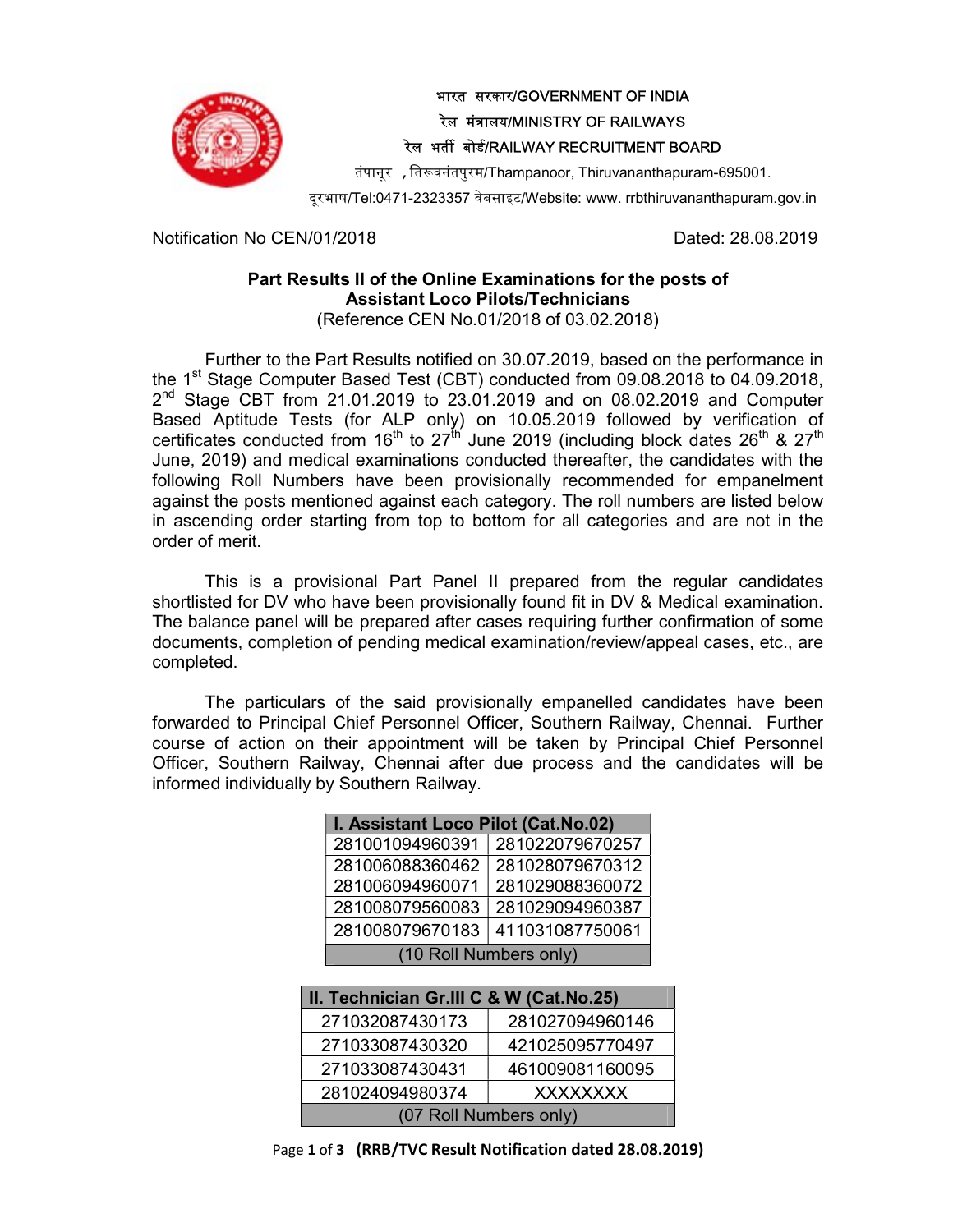## III. Technician Gr.III Diesel Electrical (Cat.No.31)

171008087470269 (01 Roll Number only)

| IV. Technician Gr.III Diesel Mechanic<br>(Cat.No.34) |                 |  |
|------------------------------------------------------|-----------------|--|
| 281005088360141                                      | 281025094980182 |  |
| 281007079670299                                      | 361024079890024 |  |
| 281023088360423                                      | 421016088220159 |  |
| (06 Roll Numbers only)                               |                 |  |

| <b>V. Technician Gr.III Electrical Power</b><br>(Cat.No.47) |                 |  |
|-------------------------------------------------------------|-----------------|--|
| 281001079560077                                             | 281023094980203 |  |
| 281002079530190                                             | 361021006030213 |  |
| 281008079530050                                             | <b>XXXXXXXX</b> |  |
| (05 Roll Numbers only)                                      |                 |  |

| <b>VI. Technician Gr.III Electrical</b><br><b>Train Lighting (Cat.No.49)</b> |                 |  |
|------------------------------------------------------------------------------|-----------------|--|
| 221025083340206                                                              | 271018089740068 |  |
| (02 Roll Numbers only)                                                       |                 |  |

| <b>VII. Technician Gr.III Electrical TRD</b><br>(Cat.No.51) |
|-------------------------------------------------------------|
| 361024079070376 (01 Roll Number only)                       |

| <b>VIII. Technician Gr.III Refrigeration &amp; AC</b><br>(Cat.No.126) |                 |  |
|-----------------------------------------------------------------------|-----------------|--|
| 281026094960252                                                       | 361028079070199 |  |
| (02 Roll Numbers only)                                                |                 |  |

| IX Technician Gr.III Signal (Cat.No.134) |                 |  |
|------------------------------------------|-----------------|--|
| 151006006730027                          | 281030079560160 |  |
| 281005088360249                          | 281032088360097 |  |
| 281007094960307                          | 281032094980118 |  |
| 281007094980005                          | 421007088220276 |  |
| 281022079670593                          | 441017079760005 |  |
| 281023079560074                          | 461001081163147 |  |
| 281025096880094                          | <b>XXXXXXXX</b> |  |
| (13 Roll Numbers only)                   |                 |  |

Page 2 of 3 (RRB/TVC Result Notification dated 28.08.2019)